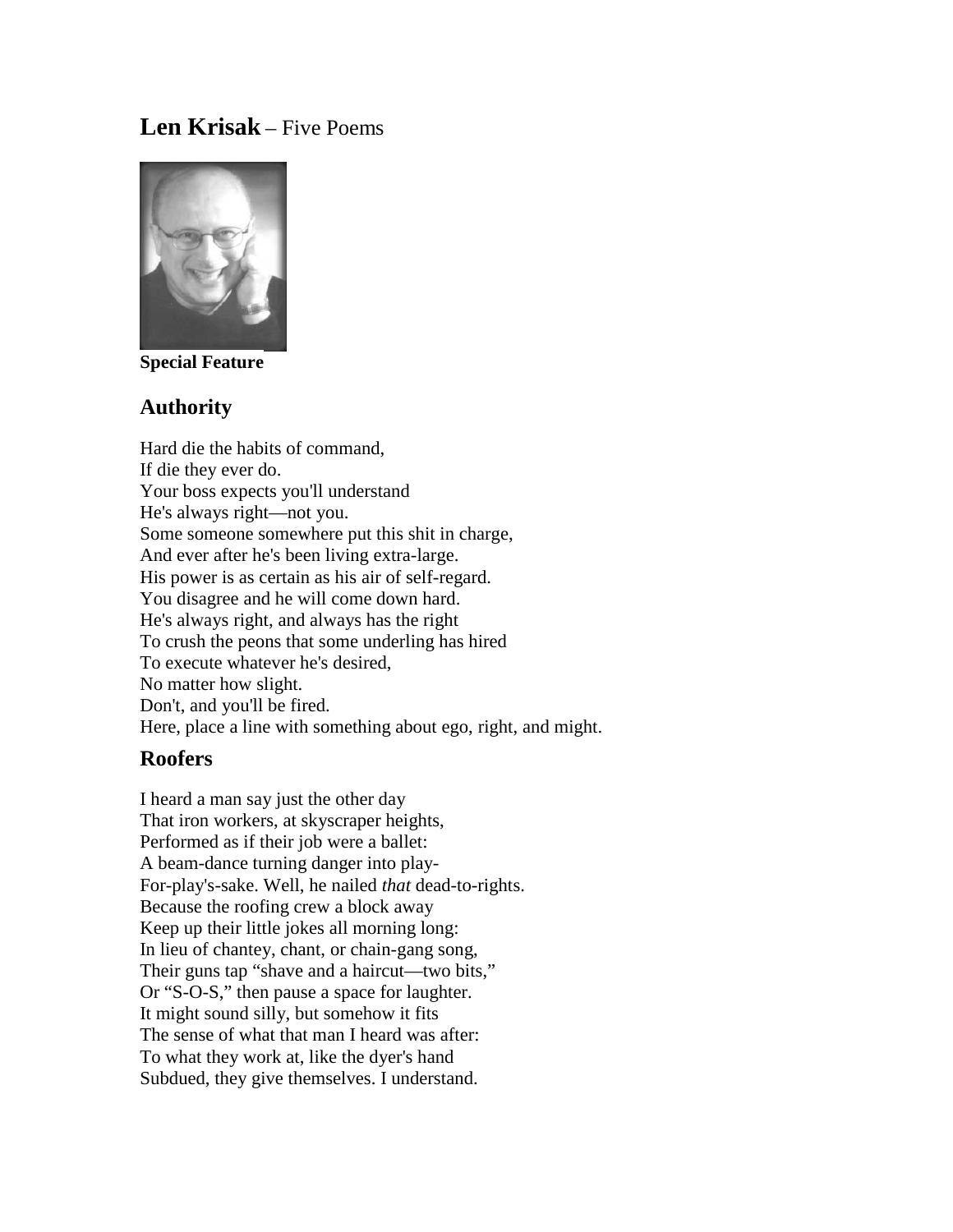### **Arboreal**

I looked from too far off— Nowhere close enough To tell the aspen leaves from oak. They flew—and fell—like snow on fire, Though there was no smoke. Their tinsel glittered like a choir Of angels on a million pins. They all went down in flames, Before the autumn winds— As if the trees had sent their snow To kindle all the earth below.

### **Two Figures from** *In A Budding Grove*

Exhausted as he fell back into bed, He felt the sheets form round his body—head And hip and thigh—as if some sculpting master Called by Sleep had come to take a cast or Make a mold of him.

 As if by grace, In her still-plastic profile, in her face Unformed yet, showing there a brief resemblance To some forebear, Time had, for a remembrance, Paid to one now dead, a courtesy Commemorated in that family.

Valery Versified *—Les dieux, gracieusement, nous donnent pour rien tel premier vers; Valéry, Preface to La Fontaine's Adonis*

That perfect first line comes to us for free: The gods present us with it graciously, But then it's up to us to find the second—We need to make a verse that can be reckoned Consonant with what the gods have given. That is, our audience must know we've striven To make each line as worthy as that other— Its perfect, older, Muse-inspired brother. For even everything we feel and know May never equal what the gods bestow.

Les dieux, gracieusement, nous donnent pour rien tel premier vers ; mais c'est à nous de façonner le second, qui doit consonner avec l'autre, et ne pas être indigne de son aîné surnaturel. Ce n'est pas trop de toutes les ressources de l'expérience et de l'esprit pour le rendre comparable au vers qui fut un don.